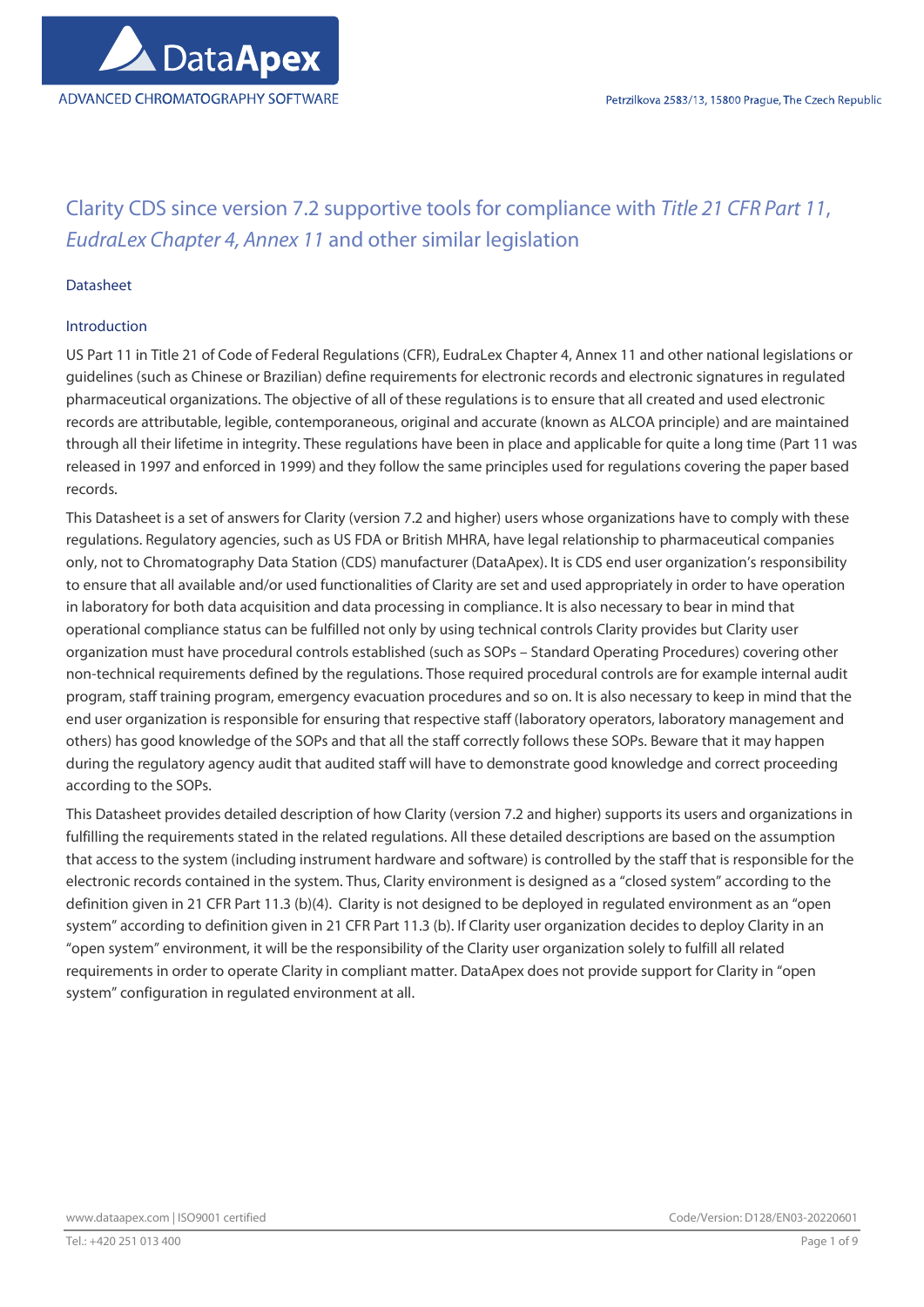## Area of interest of 21 CFR Part 11 and other regulations

## 21 CFR Part 11

21 CFR Part 11 deals with selected areas of laboratory practice in regulated organizations that mainly originate from the implementation of ALCOA principle. These areas are:

- Security/Protection of all relevant electronic records
- Work attribution
- Electronic signatures (usage of Electronic signatures is optional, but once used, it must comply).

## Security/Protection of all relevant electronic records

This area can be explained as a requirement to have "the right data to be accessible only by the right people". Organizations that operate in regulated environment must be able to identify a user and also grant access to system only to the "right people" (trained and authorized personnel) as defined in parts 11.10 (d), (i), (g) and 11.100 (b). The organizations also have to define "the right access" of the "right people" because it is quite common that various laboratory workers have various responsibilities, based on their job assignments. Selected users should have access privileges required by their job assignment (and not more) and should be able to access selected data only.

## Attribution of work

Attribution of work simply documents performed work in terms "who", "what", "when", "where" or "why". In-built audit trails record such actions of users thus linking individuals of laboratory staff and their work performed in Clarity. Therefore it is possible to reconstruct complete list of actions done with the selected electronic record using audit trails. Explanations of individual terms:

- Who: clear identification of the user who performed particular action resulting in modification or creation of electronic record
- When: clear declaration of time and date when the action occurred
- What: designation of the performed action and if applicable display both old and new (changed) value
- Where: clear identification of affected electronic record
- Why: the user performing modification is asked to fill in reasoning of the record modification

#### Electronic signatures

Electronic signatures are not required by 21 CFR Part 11. However, if they are used, they have to be used in a compliant manner according to given regulations. When an organization decides to use the electronic signatures the following conditions have to be assured:

- Showing of Signed electronic records shall contain information associated with the signing that clearly indicates all of the following: the printed name of the signer; the date and time when the signature was executed; and the meaning (such as review, approval, responsibility, or authorship) associated with the signature
- Electronic signatures are present whenever the signed record is displayed or printed
- Electronic records are permanently bonded with their respective records and cannot be removed from their respective electronic records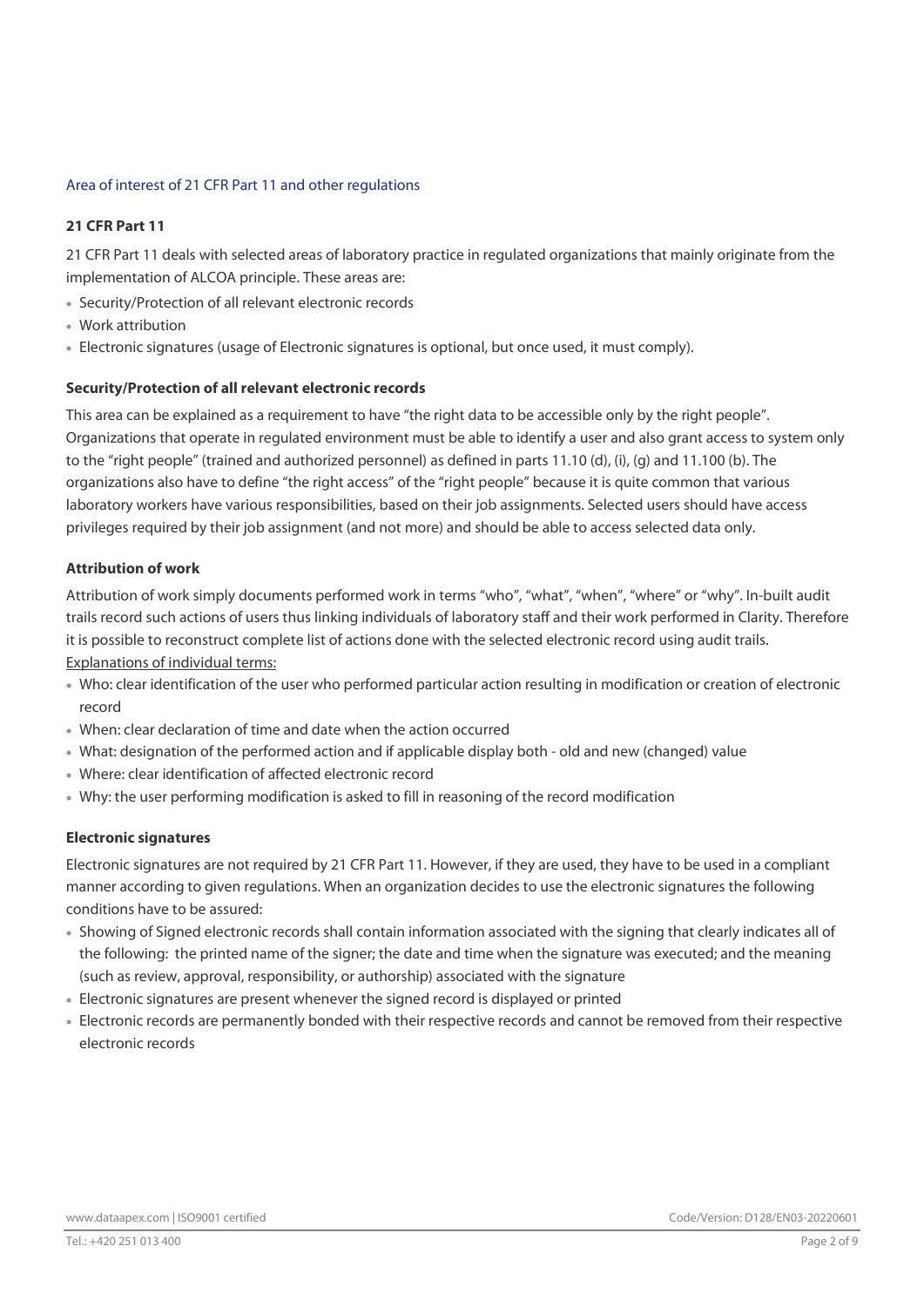## DataApex's comments on requirements stated by Title 21 CFR Part 11 and other worldwide related regulations and their linkage to Clarity 7.2 and higher

Following text is organized in sections related to different areas of laboratory practice in regulated organizations. Every requirement is followed by DataApex's comment addressing respective requirement and if applicable respective Clarity tools are mentioned.

## Validation of the (Computerized) System

Part 11, point 11.10 (a) - "Validation of systems to ensure accuracy, reliability, consistent intended performance, and the ability to discern invalid or altered records."

DataApex: This requirement is included in all common requlations (Annex 11, Part 4, Brazil GMP 572) in this field. The final responsibility for validating (computerized analytical) system is in hands of the Clarity user organization. Clarity provides integrated tools to help to validate a complete (computerized analytical) system. Clarity offers Installation Qualification (IQ) and Operational Qualification (OQ) procedures for validation of the Clarity software. It is not solely possible to use the inbuilt Clarity IQ and OQ procedures for validation of a complete (computerized analytical) system. During the development DataApex extensively tests and verifies if Clarity provides accurate, reliable and consistent performance but in the end it is the Clarity user organization that has to must to demonstrate that a sufficient validation of a complete (computerized analytical) system has been performed.

Setting the computerized system according to chapter 3.2 of the M132 manual, the alternation of the records is disabled.

 EudraLex 4, Annex 11, Principle B - "The application should be validated; IT infrastructure should be qualified." Brazil GMP 577 - "The system should include, where applicable, verification of data entry and processing."

DataApex: The Clarity user organization has to be able to demonstrate that Clarity and used (analytical) instruments can be used for intended application through its validation. If Clarity is used in network environment the validation of used infrastructure is the responsibility of the Clarity user organization. Clarity doesn't provide any direct tool that could be used to support the user organization in this matter.

#### Security, Protection and Retrieval of Records

Part 11, point 11.10(b) - "The ability to generate accurate and complete copies of records in both human readable and electronic form suitable for inspection, review, and copying by the agency. Persons should contact the agency if there are any questions regarding the ability of the agency to perform such review and copying of the electronic records." EudraLex 4, Anex 11, point 8.1 - "It should be possible to obtain clear printed copies of electronically stored data.

Brazil GMP 583 - "In the case of quality audits should be possible to obtain printed copies of electronically stored data."

DataApex: Clarity allows to print all generated records directly to paper or export to different generally readable formats (PDF, XPS, CSV, ...) which can be opened outside Clarity environment.

 Brazil GMP 585 - "Data should be protected by performing backups (backup) at regular intervals. § 1 The backup data must be stored for a set time and place separate and safe. § 2 There must be procedures to ensure the process of restoration and maintenance of data backup." EudraLex 4, Annex 11, point 7.2 - "Regular back-ups of all relevant data should be done. Integrity and accuracy of backup data and the ability to restore the data should be checked during validation and monitored periodically." China GMP 163 - "Batch records stored electronically should be protected by back-up transfer on magnetic tape, microfilm, paper or other means."

DataApex: The Clarity user organization is responsible to back up all necessary data. There is an Archive tool in Clarity that simplifies data backing up but any appropriate backing up solution can be employed for this purpose if suitable for environment of the Clarity user organization. It also possible to execute the Archive tool in Clarity on timely manner by standard Windows tool called Task Scheduler which can provide some level of automation of backing up in Clarity. Basically any applied solution should be validated for this intended purpose.

Part 11, point 11.10(c) - "Protection of records to enable their accurate and ready retrieval throughout the records retention period." EudraLex 4, Annex 11, point 7.1 - "Data should be secured by both physical and electronic means against damage. Stored data should be checked for accessibility, readability and accuracy. Access to data should be ensured throughout the retention period."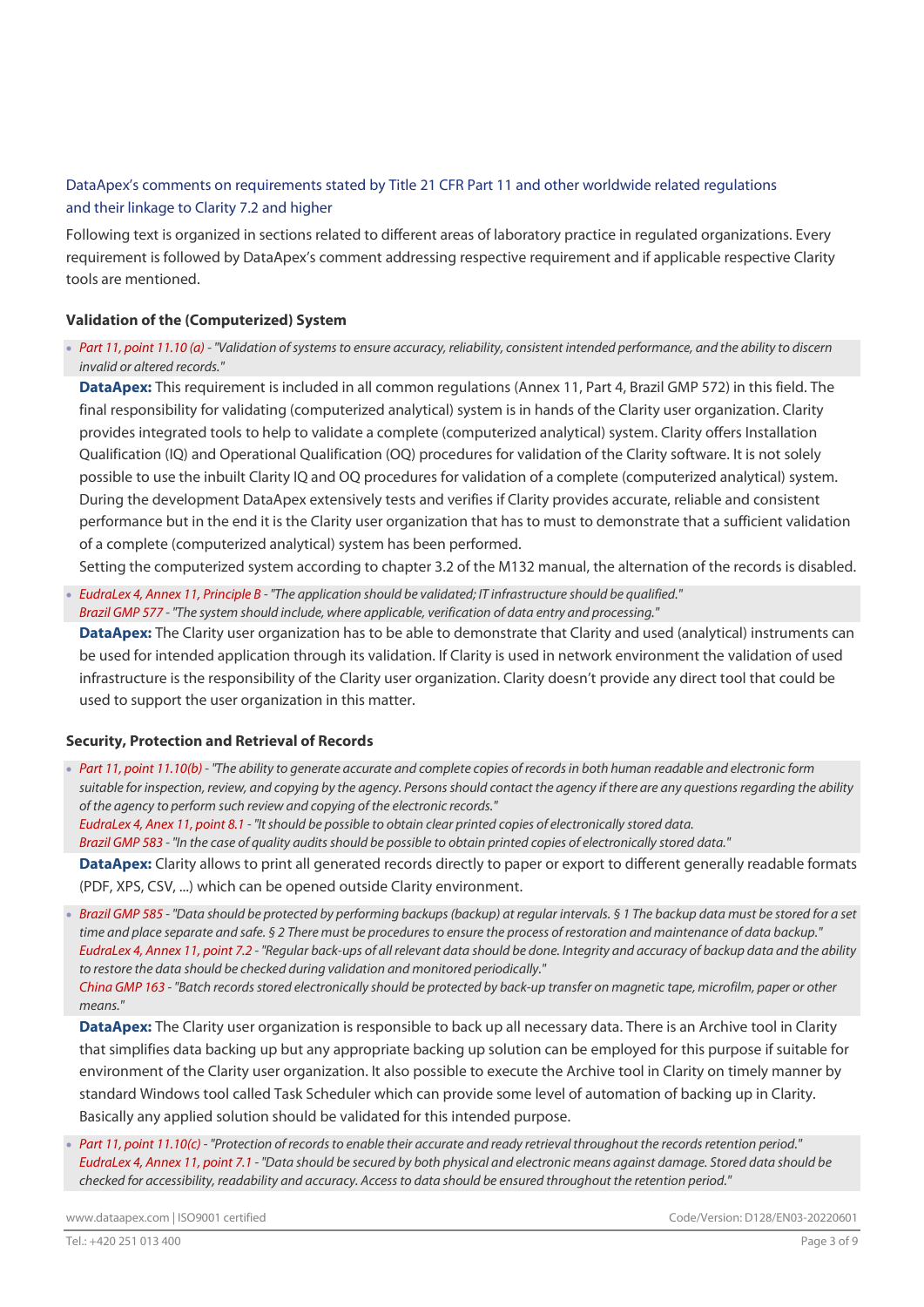EudraLex 4, Annex 11, point 17 - "Data may be archived. This data should be checked for accessibility, readability and integrity. If relevant changes are to be made to the system (e.g. computer equipment or programs), then the ability to retrieve the data should be ensured and tested."

China GMP 163 - "It is particularly important that the data are safe, and readily available throughout the period of retention." Brazil GMP 584 - "The data must be stored securely by physical or electronic means against accidental or intentional damage. § 1 The stored data should be checked for accessibility, durability and accuracy. § 2 If proposed change in equipment or software mentioned checks should be performed at a frequency appropriate to the storage medium in use."

DataApex: In terms of "electronic" security all Clarity electronic records (such as result data, metadata and raw data) are stored "securely" if computer environment is set according to chapters 3.2 in M132 manual. In terms of "physical" security the Clarity user organization is responsible for ensuring such kind of security measures. When the data are backed up the Clarity user organization is responsible for ensuring that data are checked for accessibility, readability and integrity. This means that complete data are stored on accessible site in readable format. Clarity is capable to read data generated in its previous versions.

## Authorized Access to System

Part 11, point 11.10(b) - "Limiting system access to authorized individuals."

China GMP 163 - "Access should be restricted by passwords or other means."

Brazil GMP 579 § 1 - "The inputs and data modifications can be made only by authorized persons. § 1 must be taken not to allow unauthorized persons to include, exclude or modify data in the system and can be used safety measures such as use of passwords, personal code, access profiles, keys, or restricted access to the system terminals."

ICH Q7, point 5.43 - "Computerized systems should have sufficient controls to prevent unauthorized access or changes to data." DataApex: Clarity supports unique user accounts linked with passwords. Separate Clarity user accounts have to be configured for every individual trying to access Clarity and its data as described in chapter 3.4 in M132 manual. It is expected that every Clarity user has its own user account on the operating system level as described in chapter 3.2 in M132 manual. Be aware that FDA issues warning letters because of failing in fulfilling of this requirement. Refer to FDA's presentation, especially slide # 11.

## Audit trails

Part 11, point 11.10(e) - "Use of secure, computer-generated, time-stamped audit trails to independently record the date and time of operator entries and actions that create, modify, or delete electronic records. Record changes shall not obscure previously recorded information. Such audit trail documentation shall be retained for a period at least as long as that required for the subject electronic records and shall be available for agency review and copying."

Part 58, point 58.130(e) - "All data entries shall be dated on the date of entry. Any change in entries shall be identified at the time of the change. "

EudraLex, Annex 11, point 8.1 - "It should be possible to obtain clear printed copies of electronically stored data." EudraLex, Annex 11, point 9 - "Consideration should be given, based on a risk assessment, to building into the system the creation of a record of all GMP-relevant changes and deletions (a system generated "audit trail"). For change or deletion of GMP-relevant data the reason should be documented. Audit trails need to be available and convertible to a generally intelligible form and regularly reviewed." China GMP 163 - "Entering or modifying data in the system should be recorded. Records stored electronically should be readily available throughout the period of retention."

DataApex: There are several audit trails in Clarity. All audit trails generate timestamp for the performed action and the user performing any action can be identified by user account logged into Clarity and user account logged in the operating system. User actions in chromatograms, calibrations, sequences and method files are recorded in the respective audit trails of these files. Such audit trails are inextricable part of the respective files and are stored within these files and can be reviewed from the corresponding part of Clarity. There is also a "general" station audit trail accessible from Clarity Main Window. All audit trails can be directly reviewed from Clarity environment. If it is necessary to review any of the audit trails later on, it is possible to print the audit directly on paper or to PDF. It is also possible to export audit trails to other formats (Text, DBF and Excel) and review them outside of Clarity. In general it is not possible to switch audit trails off in Clarity but it is possible to configure the extent of information logged into audit trail through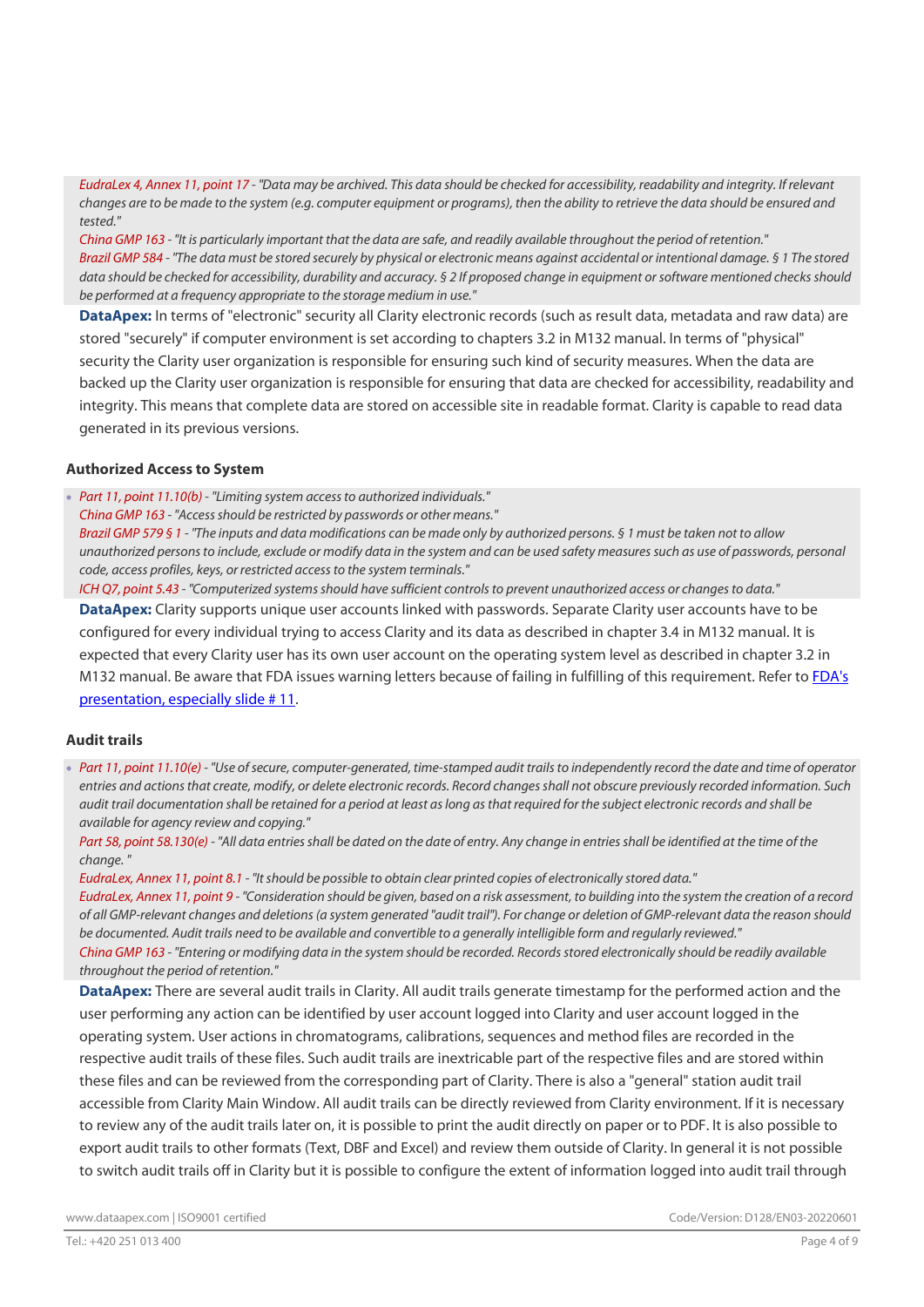Audit trail settings. Access to Audit trail settings should be limited to selected personnel only and is set in User Account option under Open Audit trail option.

 EudraLex 4, Annex 11, point 8.2 - "For records supporting batch release it should be possible to generate printouts indicating if any of the data has been changed since the original entry."

DataApex: There is no kind of feature like this in Clarity. However, it is possible to review audit trails of relevant files in order to find out if any of them were modified since their creation.

## System and its checks

- Part 11, point 11.10(f) "Use of operational system checks to enforce permitted sequencing of steps and events, as appropriate." DataApex: Clarity is designed to follow common laboratory workflow for chromatographic analyses: enter sample identifying information, define method used for measurement, trigger measurement, acquire data, process data (=integrate chromatogram), link integrated peaks and their areas to respective compounds and compounds' amounts in sample (=apply calibration), display calculated results based on applied calibration and create reports.
- Part 11, point 11.10(g) "Use of authority checks to ensure that only authorized individuals can use the system, electronically sign a record, access the operation or computer system input or output device, alter a record, or perform the operation at hand." EudraLex 4, Annex 11, point 12.4 - "Management systems for data and for documents should be designed to record the identity of operators entering, changing, confirming or deleting data including date and time."

DataApex: Clarity supports setting of different privileges within Clarity for various Clarity users. It is up to Clarity user organization to set different Clarity user roles through the User Accounts tool accordingly. This tool should be used in order to restrict possible actions to be performed within Clarity by unauthorized Clarity users. Clarity's audit trail clearly identifies the Clarity user account together with operating system account who performs actions in Clarity. Prohibition to delete records is assured once Clarity and folders containing electronic records are set as described in chapter 3.4 in M132.

Part 11, point 11.10(q) - "Use of device (e.g. terminal) checks to determine, as appropriate, the validity of the source of data input or operational instruction."

DataApex: Clarity, when running, continuously checks if configured instruments (data input source) communicate with the software. If any communication issue arises during data acquisition or prior to acquisition, when method (operational instruction) is sent to instrument, Clarity displays an error message and this event is recorded in the Audit trail. There are unambiguously identifiable instruments (sources of data) used for creation of the regulated record (e.g. chromatogram) together with read-only fingerprints of the methods (e.g. operational instructions) of all involved components of the (chromatography) system in chromatograms created by Clarity.

Part 11, point 11.10(i) - "Determination that persons who develop, maintain, or use electronic record/electronic signature systems have the education, training, and experience to perform their assigned tasks."

EudraLex 4, Annex 11, point 2 - "There should be close cooperation between all relevant personnel such as Process Owner, System Owner, Qualified Persons and IT. All personnel should have appropriate qualifications, level of access and defined responsibilities to carry out their assigned duties."

Brazil GMP 571 - "There must be cooperation between key staff and the people responsible for computer system. § 1 The people in positions of responsibility must have training for the management and use of systems that are under their responsibility. § 2 It must be ensured that people with necessary knowledge is available to advise on aspects of design, development, validation and operation of the computer system."

China GMP 18 - "The manufacturer should have an adequate number of managerial and operating personnel with appropriate qualifications (with respect to, including education, training, and practical experience)."

DataApex: The Clarity user organization has to have evidence (and it has to be maintained valid during the time) proving that persons who develop, maintain and/or use electronic records (or electronic signatures) have proper education, training and experience to perform assigned tasks. DataApex can support regulated users with training of personnel who get in touch with Clarity during performing their assigned tasks.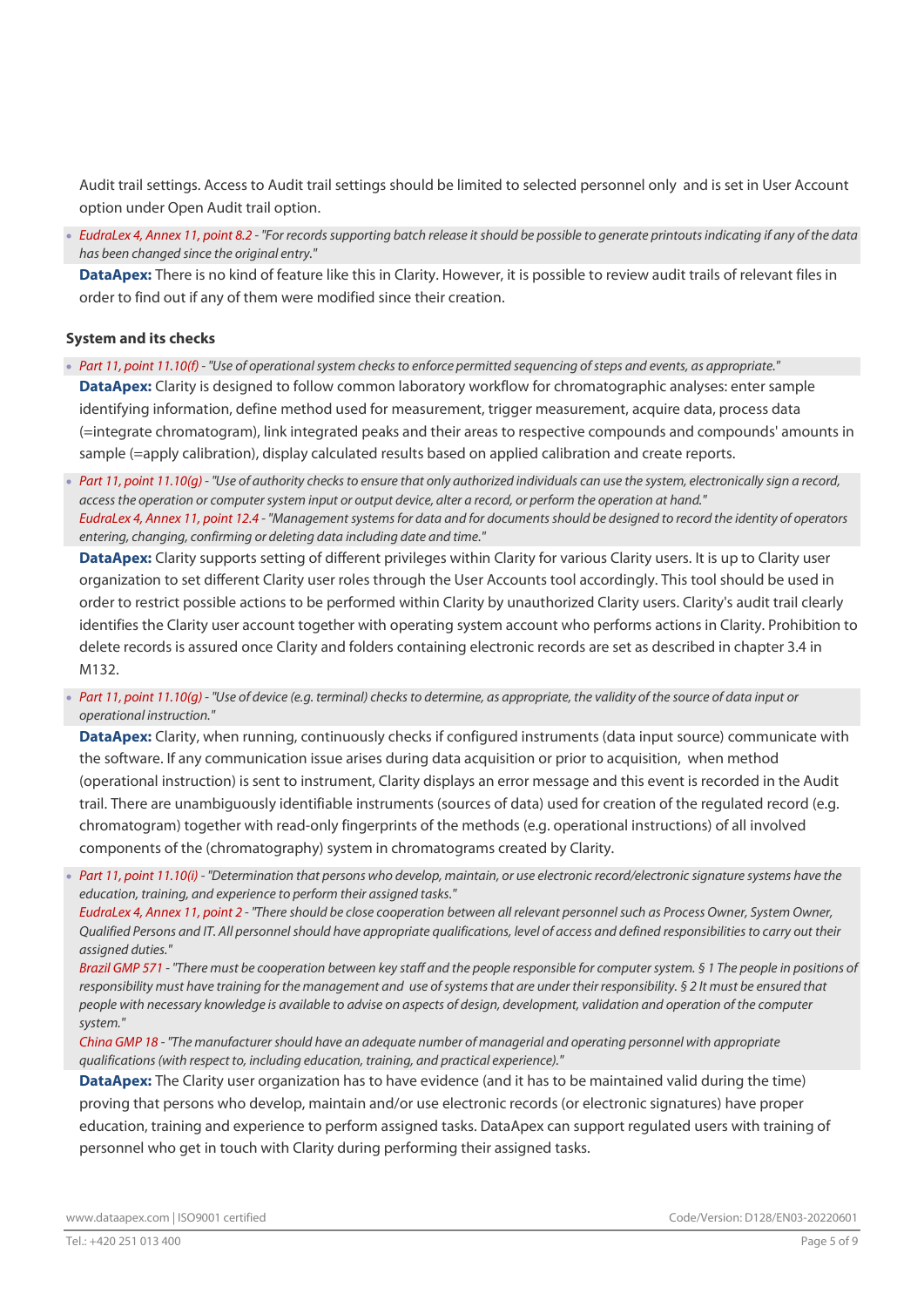Part 11, point 11.10(j) - "The establishment of, and adherence to, written policies that hold individuals accountable and responsible for actions initiated under their electronic signatures, in order to deter record and signature falsification."

DataApex: The Clarity user organization has to have valid SOP proving that organization's personnel is aware of the responsibility for their actions done using their electronic signature.

Part 11, point 11.10(k) - "Use of appropriate controls over systems documentation including: (1) Adequate controls over the distribution of, access to, and use of documentation for system operation and maintenance. (2) Revision and change control procedures to maintain an audit trail that documents time-sequenced development and modification of systems documentation."

**DataApex:** (1) – The Clarity user organization has to have valid policy defining system of documentation. (2) – The Clarity user organization has to maintain its documentation related to the system and its changes and such documentation should be easily accessible for relevant personnel. DataApex maintains documentation of Clarity's development and its testing, this documentation can be reviewed based on Clarity user organization request. The Declaration of Software Validation (DataApex's document D021) for current release version can be easily accessed on the DataApex webpage.

Part 11, point 11.3(9) - "Open system means an environment in which system access is not controlled by persons who are responsible for the content of electronic records that are on the system."

DataApex: If Clarity should be used in regulated environment it mustn't be configured and used as "open system.

#### Data integrity, Accuracy of time and date

 EudraLex 4, Annex 11, point 5 - "Computerised systems exchanging data electronically with other systems should include appropriate built-in checks for the correct and secure entry and processing of data, in order to minimize the risks."

DataApex: As Clarity does not exchange data electronically with other systems, this regulation does not need to be addressed. If the Clarity user organization performs export or import data to/from other (computerized) systems (for example databases such LIMS, EMS, Cloud, etc.), it is expected that the Clarity user organization validated this process and there is that written policy describing this procedure exists. Clarity is also tested in networked environment where multiple stations use network hard drive for data storage.

 EudraLex 4, Annex 11, point 6 - "For critical data entered manually, there should be an additional check on the accuracy of the data. This check may be done by a second operator or by validated electronic means. The criticality and the potential consequences of erroneous or incorrectly entered data to a system should be covered by risk management."

Brazil GMP 580 - "When critical data are entered manually (e.g.: weighing value, lot number of a heavy input) should be a further conference to ensure the accuracy of data entered. The conference may be held by ascend operator or by validated electronic means." ICH Q7, point 5.45 - "Where critical data are being entered manually, there should be an additional check on the accuracy of the entry. This can be done by a second operator or by the system itself."

DataApex: It not possible to check, from Clarity point of view, if any manually entered value was entered correctly. It is very highly recommended to the Clarity user organization to have implemented adequate procedural control (e.g. SOP) describing that manually entered values must be checked by someone else than the one who entered the values (e.g. another operator). It is highly recommended to ensure that relevant personnel are trained in such SOP and follow it without any violations.

#### Electronic signatures (not required, optional)

Part 11, point 11.50(a) - "Signed electronic records shall contain information associated with the signing that clearly indicates all of the following: (1) The printed name of the signer; (2) The date and time when the signature was executed; and (3) The meaning (such as review, approval, responsibility, or authorship) associated with the signature."

EudraLex 4, Annex 11, point 14 - "Electronic records may be signed electronically. Electronic signatures are expected to: a. have the same impact as hand-written signatures within the boundaries of the company, b. be permanently linked to their respective record, c. include the time and date that they were applied."

ICH Q7, point 6.18 - "If electronic signatures are used on documents, they should be authenticated and secure."

DataApex: The Clarity user organization should consider local legal environment related to usage of electronic signatures and the personnel using electronic signatures should be trained in their usage and know all the consequences of their usage. If the electronic signatures are used they can be permanently linked to individual Windows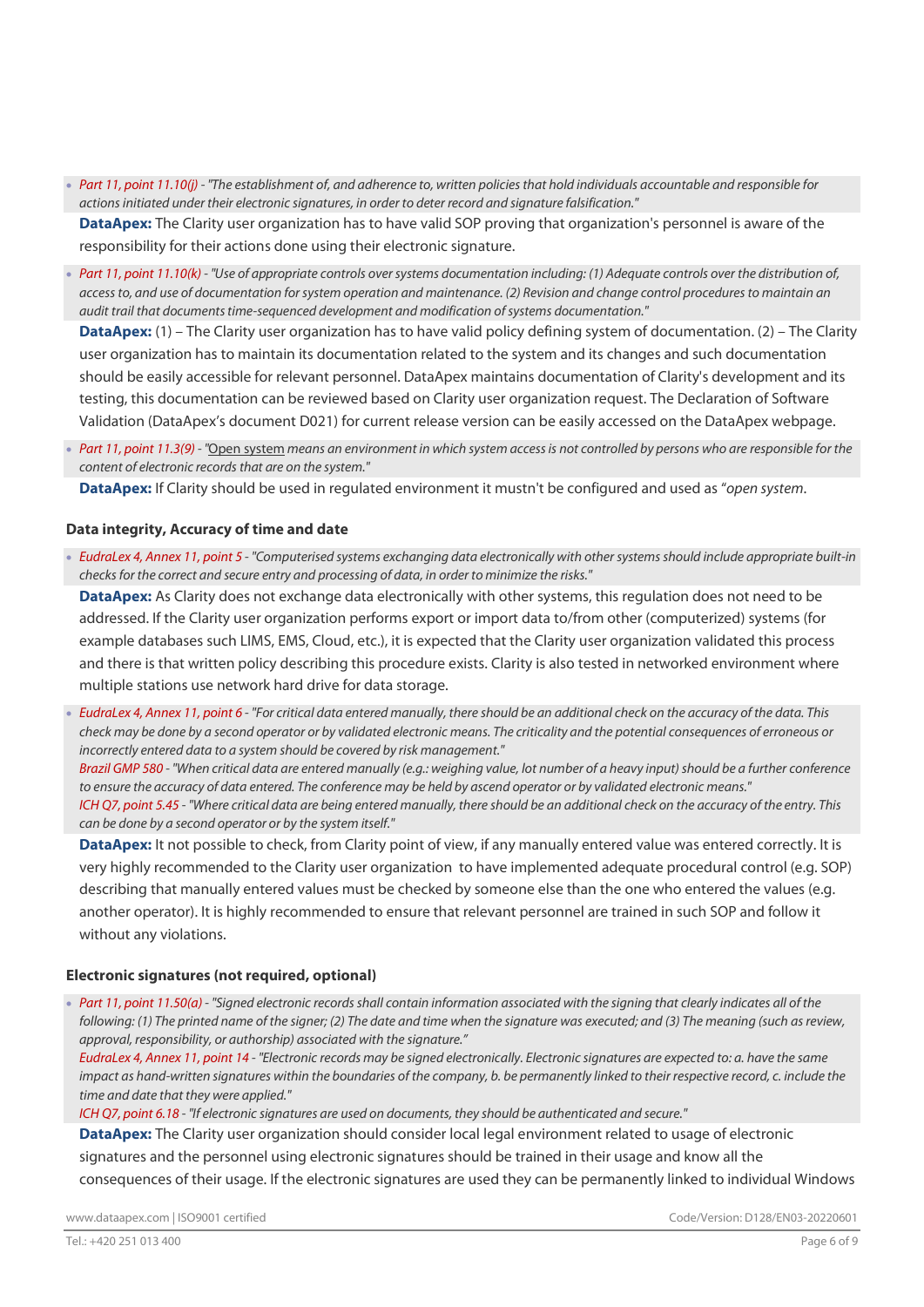OS and Clarity user accounts. When a record is electronically signed, the record will indicate the name of the signer, time and date of the signature and the purpose of the signature.

Part 11, point 11.70 - "Electronic signatures and handwritten signatures executed to electronic records shall be linked to their respective electronic records to ensure that the signatures cannot be excised, copied, or otherwise transferred to falsify an electronic record by ordinary means."

DataApex: If an electronic record is signed electronically, the signature becomes an integral part of the electronic record (e.g. of the chromatogram) and it is not possible to extract the electronic signature from the signed document.

 Preamble of Part 11, point 124(2) - "The agency believes that … use of automatic inactivity disconnect measures that would "de-log" the first individual if no entries or actions were taken within a fixed short timeframe."

DataApex: Clarity offers Auto-lock tool with configurable timeframe when automated log off takes place.

 Part 11, point 11.100(a) - "Each electronic signature shall be unique to one individual and shall not be reused by, or reassigned to, anyone else."

DataApex: Clarity user accounts settings do not allow to create user accounts with the same login, therefore every Clarity user will have unique login (= user name) resulting in uniqueness of each user. The Clarity user organization has to have procedural control (SOP) in place defining procedures for maintaining Clarity user accounts in situations such personnel retirement (question of respective Clarity user account deletion or not-deletion) or assigning job from one individual to another individual (question of Clarity user account from one individual to another one).

 Part 11, point 11.100(b) - "Before an organization establishes, assigns, certifies, or otherwise sanctions an individual's electronic signature, or any element of such electronic signature, the organization shall verify the identity of the individual."

DataApex: It is the Clarity user organization's responsibility to ensure that all involved individuals identities are verified, thus such requirement is fulfilled.

Part 11, point 11.100(c) - "Persons using electronic signatures shall, prior to or at the time of such use, certify to the agency that the electronic signatures in their system, used on or after August 20, 1997, are intended to be the legally binding equivalent of traditional handwritten signatures."

DataApex: It is the Clarity user organization's responsibility to assure that the electronic signatures of all involved personnel are legally binding for them in the same manner as their handwritten signatures and all personnel involved is aware of this fact.

 Part 11, point 11.200(a) - "Electronic signatures that are not based upon biometrics shall: (1) Employ at least two distinct identification components such as an identification code and password. (i) When an individual executes a series of signings during a single, continuous period of controlled system access, the first signing shall be executed using all electronic signature components; subsequent signings shall be executed using at least one electronic signature component that is only executable by, and designed to be used only by, the individual. (ii) When an individual executes one or more signings not performed during a single, continuous period of controlled system access, each signing shall be executed using all of the electronic signature components. (2) Be used only by their genuine owners; and (3) Be administered and executed to ensure that attempted use of an individual's electronic signature by anyone other than its genuine owner requires collaboration of two or more individuals."

DataApex: When signing electronic records using electronic signature it is always required to select respective user who is going to sign the electronic record and conform by his/her password. Attempt to falsify anyone's signature would require intentional and close cooperation of multiple persons including the Clarity station Administrator. In Clarity station the Administrator role can be independent from laboratory staff (without Edit Chromatogram privilege set in User Accounts settings).

Part 11, point 11.200(b) - "Electronic signatures based upon biometrics shall be designed to ensure that they cannot be used by anyone other than their genuine owners."

DataApex: Identification of Clarity users by biometric means is not supported in Clarity.

#### User identification codes and password control

 Part 11, point 11.300 - "Persons who use electronic signatures based upon use of identification codes in combination with passwords shall employ controls to ensure their security and integrity. Such controls shall include: (a) Maintaining the uniqueness of each combined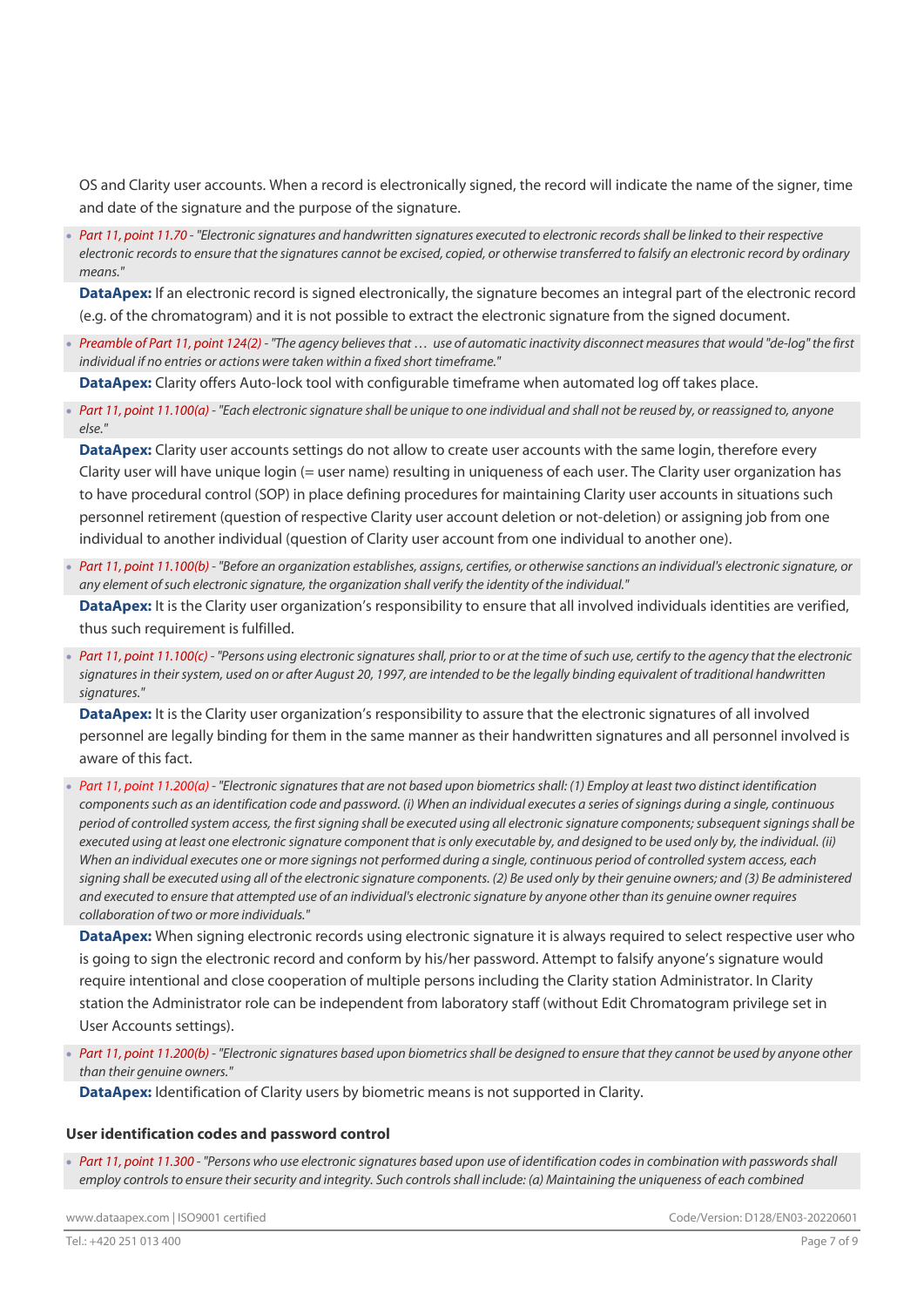identification code and password, such that no two individuals have the same combination of identification code and password.(b) Ensuring that identification code and password issuances are periodically checked, recalled, or revised (e.g. to cover such events as password aging). (c) Following loss management procedures to electronically deauthorize lost, stolen, missing, or otherwise potentially compromised tokens, cards, and other devices that bear or generate identification code or password information, and to issue temporary or permanent replacements using suitable, rigorous controls. (d) Use of transaction safeguards to prevent unauthorized use of passwords and/or identification codes, and to detect and report in an immediate and urgent manner any attempts at their unauthorized use to the system security unit, and, as appropriate, to organizational management. (e) Initial and periodic testing of devices, such as tokens or cards, that bear or generate identification code or password information to ensure that they function properly and have not been altered in an unauthorized manner."

DataApex: Clarity doesn't allow to creating two user accounts with the same user name. It is possible to set Clarity user accounts expirations based on the Clarity user organization established policy. It is the responsibility of the Clarity user organization to have this kind of policy established. The same applies to event described in part 11.300 (c) and 11.300 (d) as well as for initial and periodic testing of devices, such as tokens or cards that carry or generate identification code or password information to ensure that they function properly and have not been altered in an unauthorized manner.

#### Development of the system

 EudraLex 4, Annex 11, point 3.4 - "Quality system and audit information relating to suppliers or developers of software and implemented systems should be made available to inspectors on request." EudraLex 4, Annex 11, point 4.5 - "The regulated user should take all reasonable steps, to ensure that the system has been developed in accordance with an appropriate quality management system. The supplier should be assessed appropriately. Brazil GMP 576 - "The software is a critical component of the computerized system. The user of the computer system must ensure that all steps of software construction were performed according to the system of quality assurance."

GAMP 5, Section 7 - Whole Section 7

DataApex: Clarity is developed within the ISO 9001:2008 standard. Related certificate can be found under its code D028 on the DataApex webpage. More details are available upon specific request.

 Brazil GMP 589 - "In the case of contracting for development and maintenance of computer systems should be a formal contract including the responsibilities of the contractor."

DataApex: It is the Clarity user organization's responsibility to have formal agreements with their suppliers.

Part 11, point 11.10 (i) - "Determination that persons who develop, maintain, or use electronic record/electronic signature systems have the education, training, and experience to perform their assigned tasks."

DataApex: It is the Clarity user organization's responsibility to have properly trained staff working with Clarity. It is highly recommended to have procedural control (SOP) established and valid covering training of staff using Clarity. Clarity developers are trained according to training policy established in DataApex and all the DataApex personnel involved in Clarity development are required to follow this policy.

 ICH Q10, point 2.7 - "The pharmaceutical quality system, including the management responsibilities described in this section, extends to the control and review of any outsourced activities and quality of purchased materials. The pharmaceutical company is ultimately responsible to ensure processes are in place to assure the control of outsourced activities and quality of purchased materials. These processes should incorporate quality risk management and include: (c) Monitoring and review of the performance of the contract acceptor or the quality of the material from the provider, and the identification and implementation of any needed improvements."

DataApex: All mentioned topics are covered by DataApex's quality manual "Příručka kvality". This quality manual can be audited upon request at the headquarters of DataApex Ltd.

## Data Integrity and Compliance With CGMP – Guidance for industry – Draft Guidance

Following section summarizes DataApex's comment on the Data Integrity and Compliance With CGMP – Guidance for industry – Draft Guidance published online by Food and Drug Administration on April 2016.

• Part 11, point 211.68 (b) - "Appropriate controls shall be exercised over computer or related systems to assure that changes in master production and control records or other records are instituted only by authorized personnel. Input to and output from the computer or related system of formulas or other records or data shall be checked for accuracy. The degree and frequency of input/output verification shall be based on the complexity and reliability of the computer or related system. A backup file of data entered into the computer or related

www.dataapex.com | ISO9001 certified Code/Version: D128/EN03-20220601